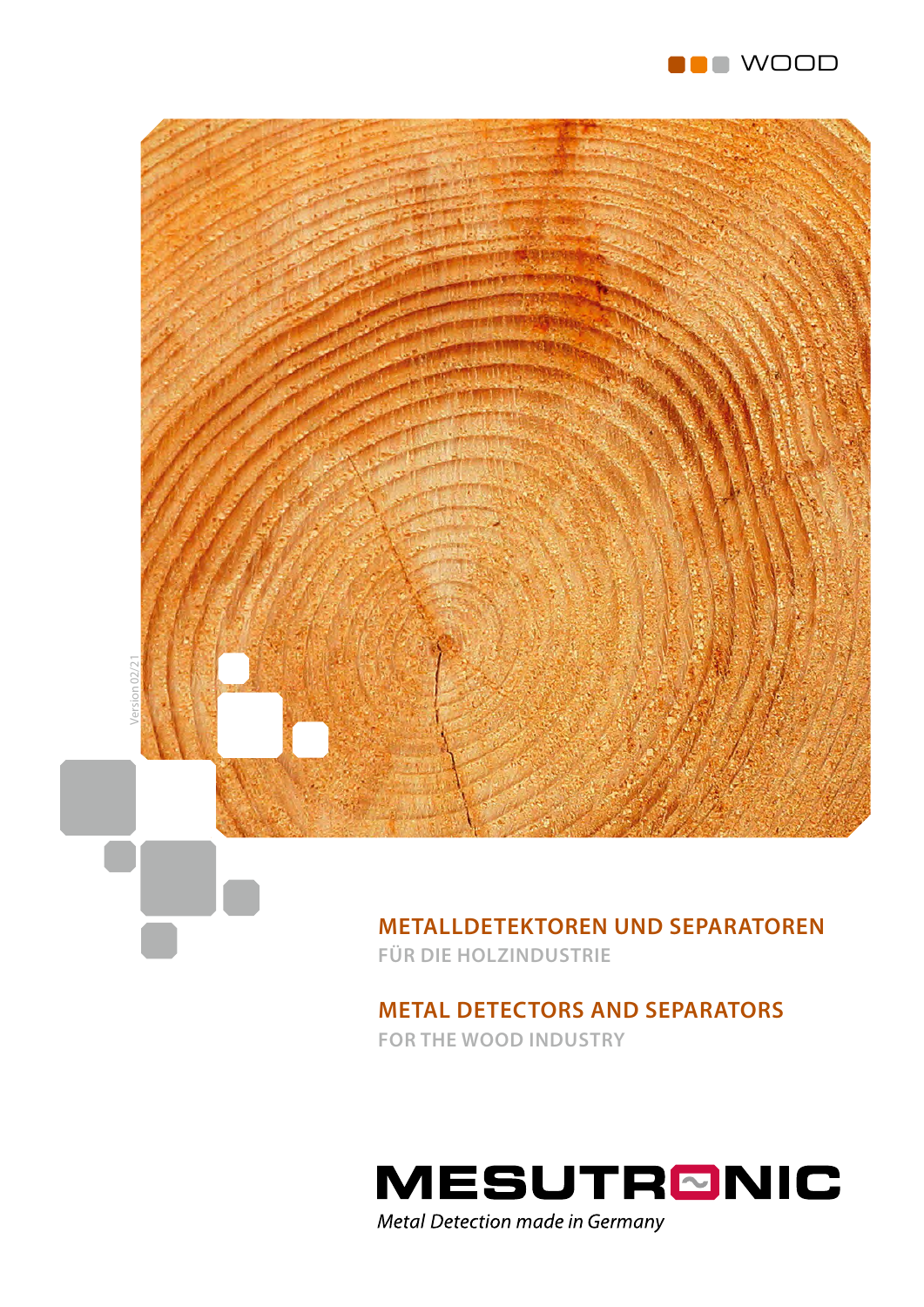# **METALLFREI PRODUZIEREN MIT METALLDETEKTOREN UND SEPARATOREN VON MESUTRONIC**

**METAL-FREE PRODUCTION WITH METAL DETECTORS AND SEPARATORS FROM MESUTRONIC**

### Überall auf der Welt.

Seit Tagen steht die Produktion still. Reparaturarbeiten laufen auf Hochtouren. Vereinbarte Liefertermine drohen zu kippen. Hohe Kosten entstehen. Der Gute Ruf ist in Gefahr. Auslöser war eine Metallverunreinigung im Produkt. So etwas passiert täglich. Morgen vielleicht auch in Ihrem Unternehmen?!

### MESUTRONIC – Partner der Holzindustrie.

Metalldetektoren, Metallseparatoren und Systemlösungen von MESUTRONIC schützen Ihre wertvolle Produktionsanlage vor Schäden durch metallverunreinigte Produkte. MESUTRONIC Geräte erkennen zuverlässig alle Metalle (Edelstahl, Eisen, Messing, Kupfer, etc.) als Einschlüsse oder lose Teile.

#### *Everywhere in the world.*

*Production has stood still for days. Repair work is going at high speed. Agreed delivery deadlines are at risk. High costs are produced. The good reputation is threatened. The trigger was a metal contamination in the product. This happens daily. Maybe tomorrow in your company?!*

#### *MESUTRONIC – a partner of the wood industry.*

*Metal detectors, metal separators and system solutions from MESUTRONIC protect your valuable production system from damage due to products which are contaminated with metal. MESUTRONIC units reliably recognize all metals (stainless steel, iron, brass, copper, etc.) as inclusions or loose parts.*

Unsere Kunden bestätigen es immer wieder: MESUTRONIC-Produkte sind robust und langlebig – und deshalb immer die bessere Investition! **»**

> *Our customers confirm it again and again: MESUTRONIC products are robust and long lived – and therefore always the better investment!* **«**

Daniel Wellisch Vertrieb

MES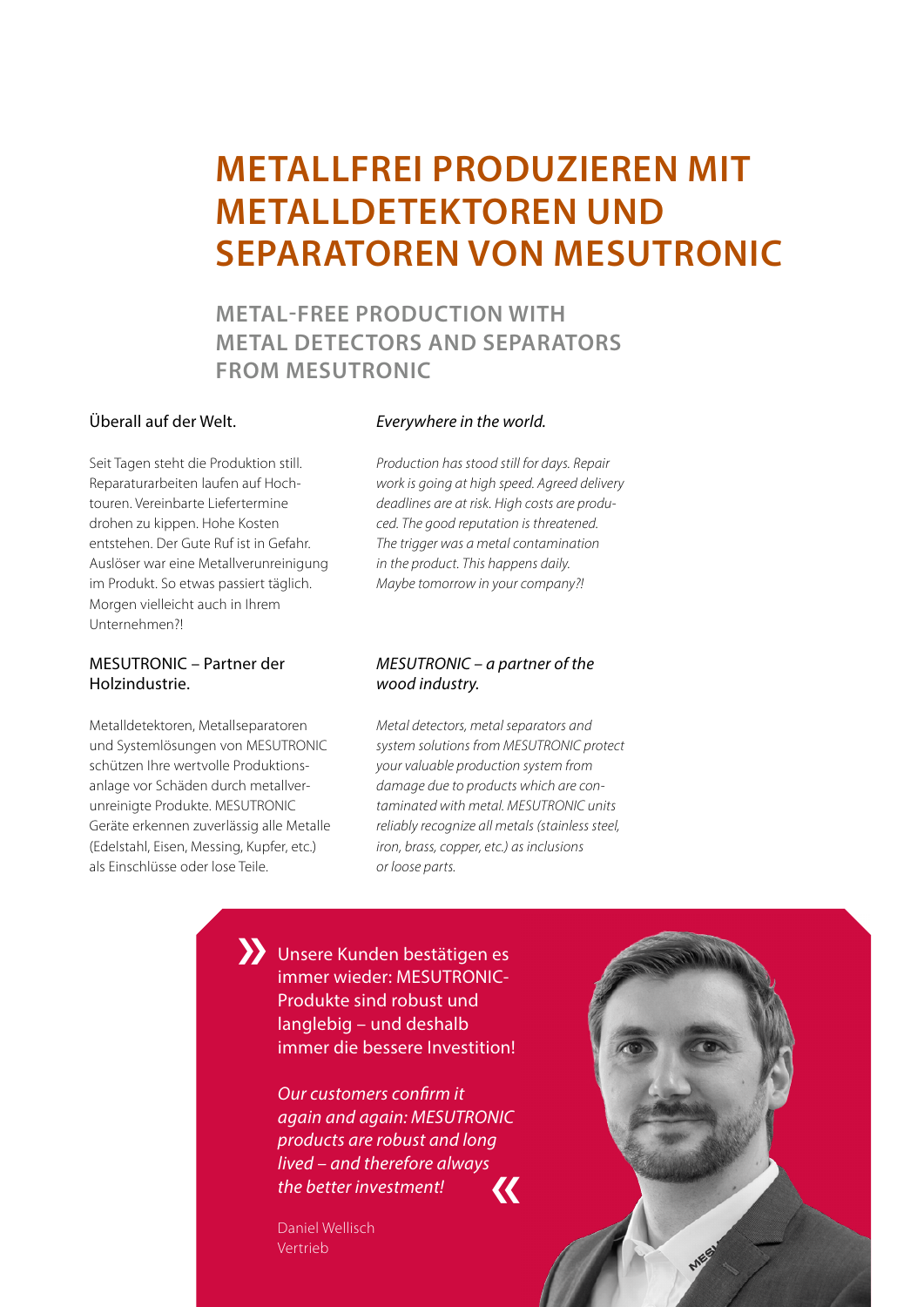## **METALLDETEKTOREN /** *METAL DETECTORS* **METRON-C / METRON-D**

#### Je nach Anwendung liefert MESUTRONIC den passenden Metalldetektor – beispielsweise zum Einbau in Förderbänder, in Rutschen oder in Schwingförderrinnen.

Geschlossene und teilbare Tunnel-Metalldetektoren der Geräteserien METRON-C und METRON-D eignen sich hervorragend für große Produkthöhen. Sie sind der optimale Schutz für Ihren Hacker, Ihren Shredder oder Ihre Mühle. Zuverlässig detektieren sie alle Metalle als Einschlüsse oder lose Teile.

*MESUTRONIC provides a suitable metal detector for the respective application – for instance for installation in conveyor belts, slides or swing conveyors. Closed and dividable tunnel metal detectors of the device series METRON-C and METRON-D are eminently suited for large product heights. They provide optimal protection for your chipper, your shredder or your mill. They reliably detect all metals as inclusions or loose parts.*





## **METALLDETEKTOREN /** *METAL DETECTORS* **METRON-S / METRON-U**

Nicht immer ist ein Tunnel-Metalldetektor notwendig. Bei geringen Produkthöhen sind Einplatten-Metalldetektoren, sog. Untergurtspulen, eine preiswerte Alternative.

Projektbezogen liefert MESUTRONIC die passende Detektorgröße. Die Geräteserien METRON –S und METRON-U lassen sich gut in Vibrorinnen und Transportbänder integrieren, da sie nur eine geringe metallfreie Zone (MFZ) beanspruchen. Kurzum: Viel Schutz für wenig Geld!

*A tunnel metal detector is not always necessary. In lower product heights, single plate metal detectors – so called underbelt detectors– are a cost-effective alternative. MESUTRONIC provides the right detector size for every project. The device series METRON–S and METRON-U are easily integrated into vibro channels and transport belts, since they only need small metalfree zone (MFZ). In short: a variety of protection for little money!*

### **METALLDETEKTOR /** *METAL DETECTOR* **METRON-VT**

Die clevere Lösung zum direkten Einbau in den Rinnentrog einer Schwingförderrinne. Ausgereifte Technik, die überzeugt – seit Jahren im Einsatz erprobt!

Schnell und einfach können Metalldetektoren der Serie METRON-VT in jede Schwingförderrinne integriert werden. Vorlage für die Ausführung der Detektorspule ist dabei immer der vorhandene Rinnentrog. Metalldetektoren der Serie METRON-VT benötigen keine zusätzliche metallfreie Zone. Dank minimalem Einbauaufwand schonen Sie Ihr Investitions-Budget, ohne auf Qualität zu verzichten.

*The clever solution for direct installation into the channel of a swinging conveyor channel. Mature technology which convinces – proven in use since years! Metal detectors of the series METRON-VT are easily and simply integrated into any swinging conveyor channel. The template for the production of the detector shape is always provided by the existing channel. Metal detectors of the series METRON-VT require no additional metal-free zone. Due to minimal installation costs, you can go easy on your investment budget without having to accept lesser quality.*



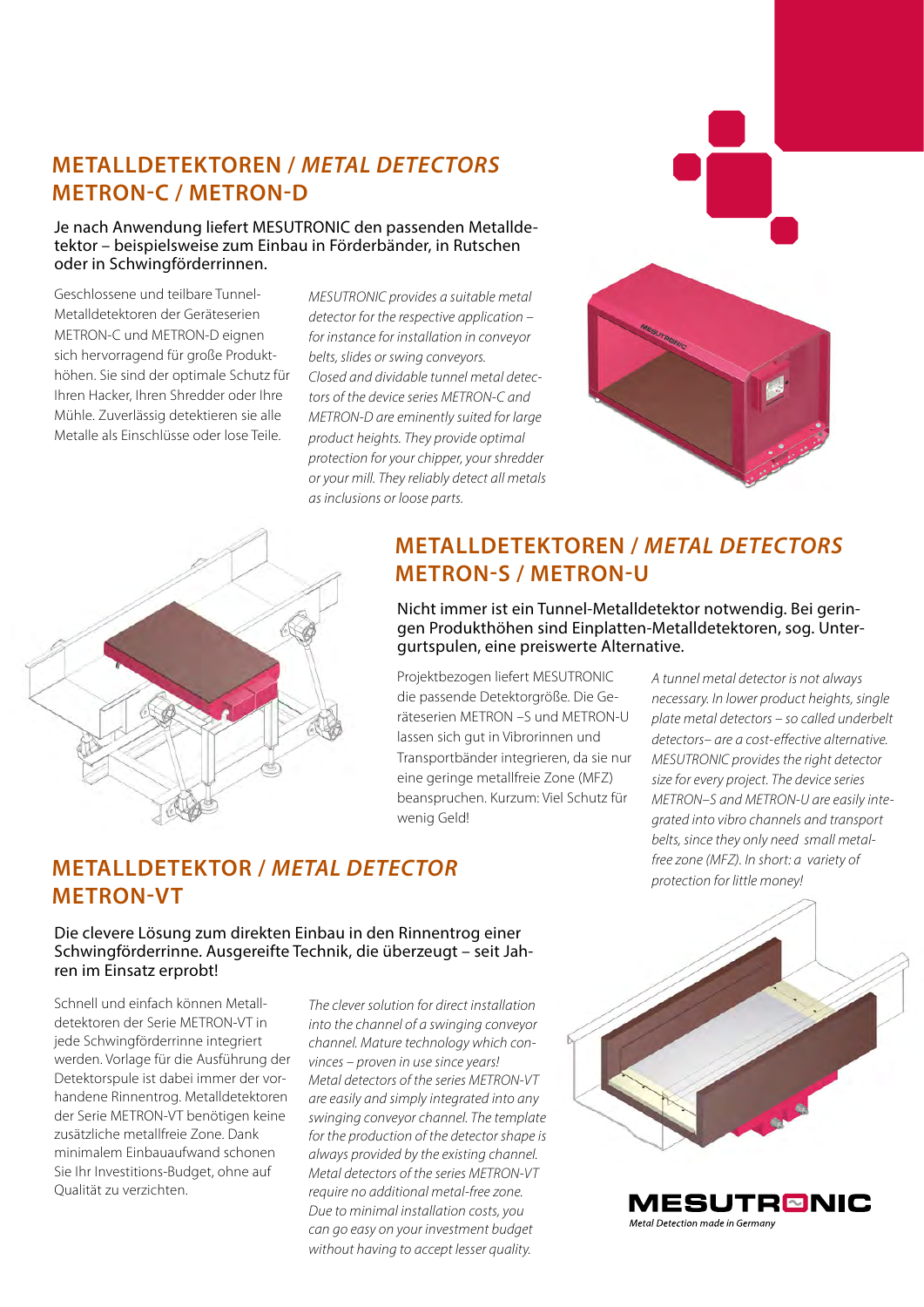

## **METRON-CO Splittersuchgerät |** *Metal splinter detector*

#### Der optimale Metallschutz für Sägen und Sägegatter.

Selbst kleinste Metallteilchen werden in Baumstämmen mit großem Durchmesser und bei hoher Transportgeschwindigkeit betriebssicher und störungsfrei erkannt.

Die achteckige Tunnelöffnung passt sich dem Trog der Muldenförderbänder optimal an und ermöglicht so eine effektive Integration.

*The optimum protection against metal for saws and saw mills. Even the smallest metal particles are reliably and error-free detected in large diameter trunks at high line speeds. The octagonal tunnel aperture is the optimal fit for the conveyor trough and allows for an effective systems integration.*

Technik, die auf Ihre Produkte abgestimmt ist. **»**

> *Technology, aligned to your products.* **«**

# **PROJEKTORIENTIERTE INDIVIDUALLÖSUNGEN** *PROJECT SPECIFIC INDIVIDUALIZED SOLUTIONS*

Das enorme Potential an Know-How und die dauernde Innovationsfreude machen MESUTRONIC zu Ihrem optimalen Partner, wenn Sie Lösungen suchen, die exakt auf Ihre Rahmenbedingungen zugeschnitten sind.

Egal, ob anspruchsvolle Produktionsverfahren, hohe Fördergeschwindigkeiten oder schwierige Umgebungsbedingungen – MESUTRONIC bietet individuelle und wirtschaftliche Lösungen. Dabei lassen sich Detektorspulen, Förderanlagen, Ausscheidesysteme und Auswerteelektroniken bedarfsgerecht kombinieren.

*Project specific individualized solutions*

*The enormous know-how and the continuing research and development make MESUTRONIC your optimum choice for taylor made solutions including high line speeds, challenging production processes or complicated environmental conditions.*

*Thereby a functional combination of detector coils, conveying systems, reject sytems and control systems is easy to realize.*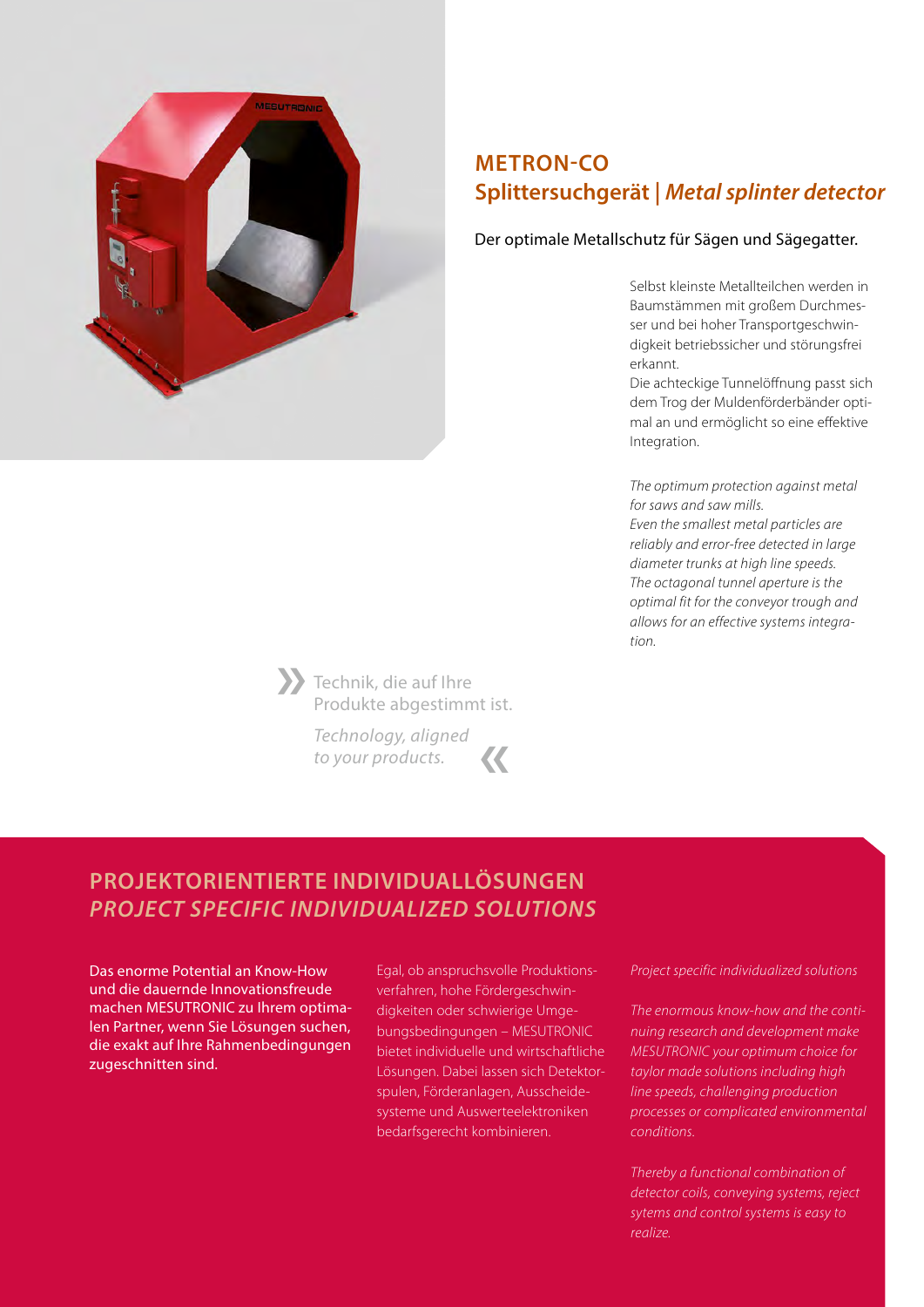# **TRANSTRON-HL Schwerlast-Gurtförderband |** *Heavy load conveyor belt*

#### Robustes Metallsuchband zum Transport von Baumstämmen.

Seit langem ein erfolgreiches Duo: METRON-CO und TRANSTRON-HL. Diese MESUTRONIC Systemlösung garantiert langfristig störungsfreie Metalldetektionsergebnisse und sorgt für optimalen Maschinenund Anlagenschutz im Sägewerk. Hohe Produktivität durch maximale Anlagenverfügbarkeit – für MESUTRONIC Systeme kein Problem! Das Schwerlast-Gurtförderband ist mit einem widerstandsfähigen Gummigurt, einem Hartholz-Trog mit auswechselbarem Verschleißbelag und einem leistungsstarken Marken-Antriebsmotor ausgerüstet.

Mehr Produktivität durch zuverlässige MESUTRONIC Technik.

*Robustly belt conveyor system for transporting of trunks. A successful duo since a long time: METRON-CO and TRANSTRON-HL. This MESUTRONIC system solution guarantees long-term metal detection results without interference and ensures optimal machine and system protection in the sawmill. High productivity due to maximum system availability – not a problem for MESUTRONIC systems! The heavy load conveyor belt is equipped with a resistant rubber belt, a hardwood trough with an exchangeable wear coating and a high performance brand drive motor.*

*More productivity due to reliable MESUTRONIC technology*

**MESUTRØNIC** 

Metal Detection made in Germany



### Lösungen von MESUTRONIC einzigartig und patentiert. *Mesutronic solutions – unique and patented.*

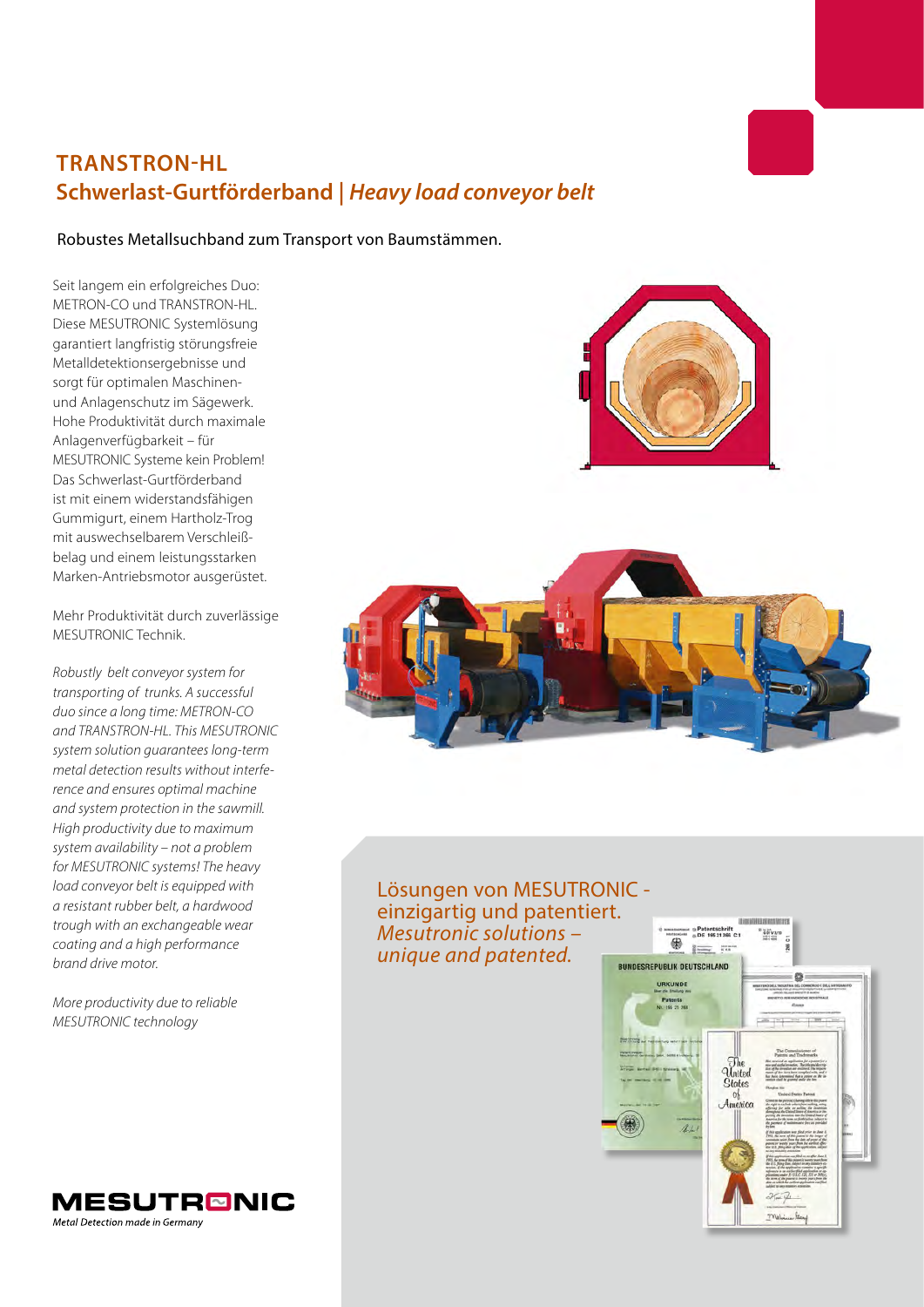

## **METALLSEPARATOR /** *METAL SEPARATOR* **QUICKTRON-A**

#### Metallseparatoren der QUICKTRON Serie untersuchen Hackschnitzel sowie Hobel- und Sägespäne im freien Fall.

Vollautomatisch und ohne Produktionsunterbrechung entfernen MESUTRONIC Metallseparatoren selbst kleinste Metallverunreinigungen aus dem Produktstrom. Für jede Aufgabenstellung liefert MESUTRONIC das passende Gerät. Ausscheideweichen mit leistungsstarkem, wartungsfreien Pneumatikantrieb arbeiten ressourcenschonend und garantieren eine lange Lebensdauer (mehrere 100.000 Schaltungen getestet!).

Technische Detektivarbeit in schwierigem Umfeld.

**»**

*Technical detective work in challenging environments.*

**«**

*Metal separators of the QUICKTRON series examine wood chips as well as planing and sawing chips in free fall. Fully automatic and without production interruptions, MESUTRONIC metal separators remove even the smallest metal contaminations from the product flow. MESUTRONIC provides the right unit for every task. Eject systems with high performance, maintenance-free pneumatic operations make low use of resources and guarantee a long service life (several 100 000 switchings tested!).*



## **AUCH FÜR KOMPLIZIERTE UND AUSSERGEWÖHNLICHE ANWENDUNGEN LIEFERT MESUTRONIC DIE PASSENDE LÖSUNG.** *MESUTRONIC ALSO OFFERS SOLUTIONS FOR COMPLICATED AND EXCEPTIONALLY APPLICATIONS*

Etwa den Multi-Segment-Metalldetektor METRON ProfiLine zum Scannen von Press- und Holzspanplatten. Die Segmentbauweise garantiert eine gleichbleibende Detektionsgenauigkeit auch bei sehr breiten Produkten. Und, die Position der Metallverunreinigung – egal, ob lose oder als Einschluss – wird mittels Signallampe bereichsbezogen angezeigt.

P-TRON Metallseparatoren von MESUTRONIC untersuchen Schüttgüter, wie Hackschnitzel, Hobel- oder Sägespäne in pneumatischen Förderleitungen und scheiden jede Metallverunreinigung vollautomatisch und ohne Produktionsunterbrechung zuverlässig aus. Minimaler Gutmaterialverlust durch intelligente Weichensteuerung (Positiv Speed Control) ist kennzeichnend für diese Geräteserien.

Wir beraten Sie gerne...

*For example, the multi-segment metal detector METRON ProfiLine for inspection of press boards and chip boards. The segment design assures a constant detection precision, also for very wide products. The position of the metal contamination either as inclusion or loose part is indicated per segment by a signal light.*

*P-TRON metal separators from MESUTRONIC inspect bulk materials, such as shavings, woodchips and sawdust in pneumatic conveyor pipelines and reliably separate every metal contamination fully automatic and without production interruption. Minimal material loss due to intelligent Positive Speed Control is characteristic for this serial.*

*We are looking forward to help you…*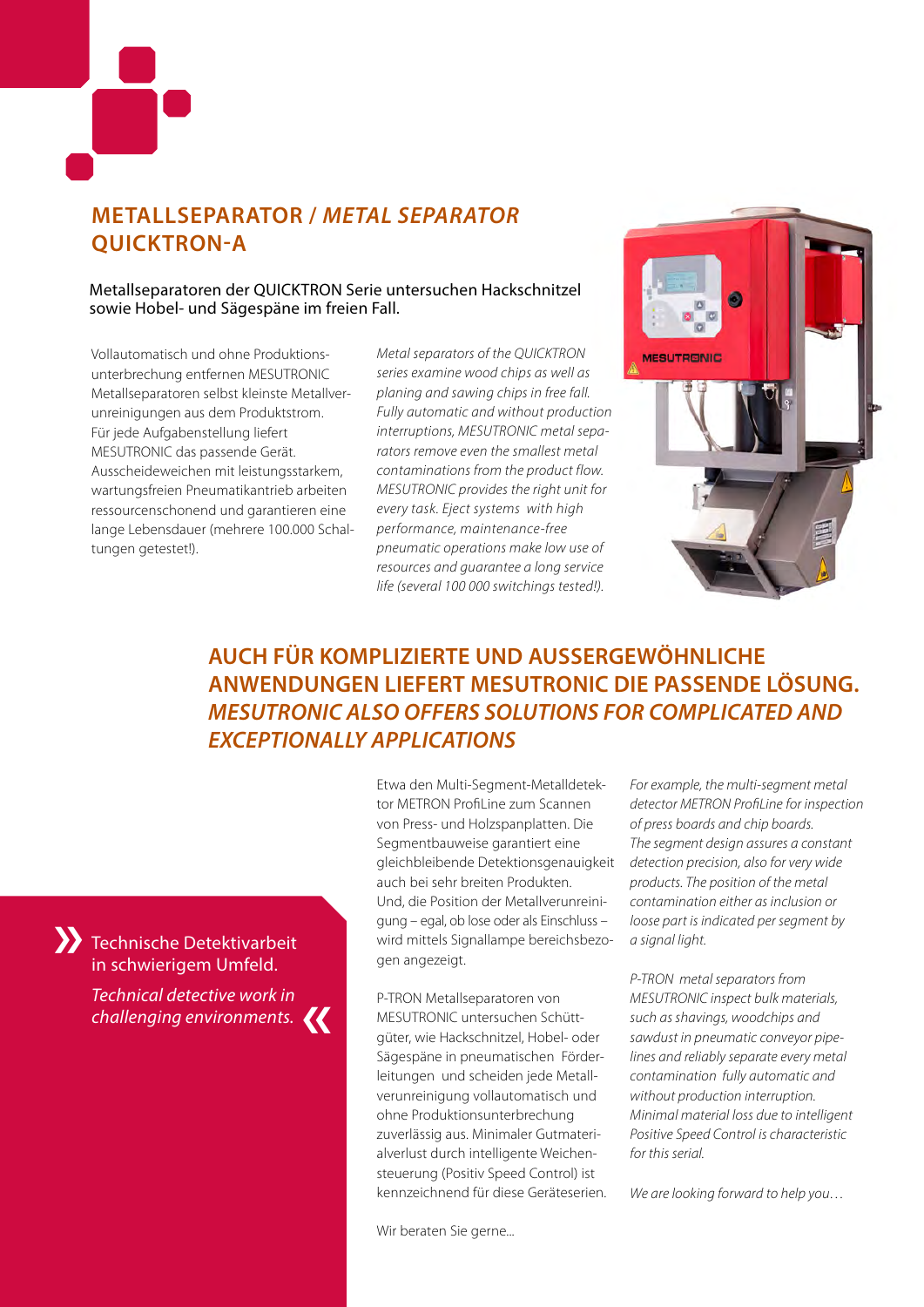#### AMD05

### **AUSWERTEELEKTRONIK** *ELECTRONIC EVALUATION*

Herzstück eines jeden Metalldetektors und Metallseparators ist die Auswerteelektronik. Sie bestimmt die Qualität der Detektionsergebnisse und steuert alle Gerätefunktionen präzise und zuverlässig.

Aktuell stehen zwei Elektronikvarianten zur Verfügung: Je nach Anwendung und Aufgabenstellung empfiehlt die MESUTRONIC wahlweise ihre "Low Cost" Analog/Digitalversion oder die "High End" Digitalversion mit Grafikdisplay und 4-Tasten-Bedienung.

Auto-Balance, Temperaturkompensation, Eigenüberwachung, Multifunktionsstörfilter und Produkteffektausblendung sind nur einige Funktionen, die zur Standardausstattung jeder MESUTRONIC Auswerteelektronik gehören. Sie bilden die Grundlage für einen störungsfreien und langzeitstabilen Betrieb – auch in rauer Industrieumgebung.

Via CAN-Bus- oder Ethernet-Schnittstelle können MESUTRONIC Metalldetektoren und Metallseparatoren vernetzt und von einem zentralen PC gesteuert werden. Für die drahtlose Anbindung der Geräte steht optional ein WLAN-Modul zur Verfügung, und mesuREMOTE, das Fernwartungsmodul von MESUTRONIC, erlaubt eine professionelle Unterstützung durch den Hersteller.

*The heart of every metal detector and metal separator is the evaluation electronics. They determine the quality of the detection results and control all device functions precisely and reliably.*

*Two variants of the electronics are currently available: depending on the application and task, MESUTRONIC recommends either its low-cost analog/ digital version or the highend digital version with graphic display and 4-button operation.*

*Auto-balance, temperature compensation, self-monitoring, multi-function noise filter and product effect masking are just a few of the functions included in the standard equipment of the MESUTRONIC evaluation electronics. They form the basis for trouble-free and long-term stable operation – even in harsh industrial environments.*

*MESUTRONIC metal detectors and metal separators can be networked and controlled by a central PC via CAN-Bus or Ethernet interface. A WLAN module is optionally available for wireless connection of the devices and mesuREMOTE, the remote maintenance module from MESUTRONIC, allows professional support by the manufacturer.*